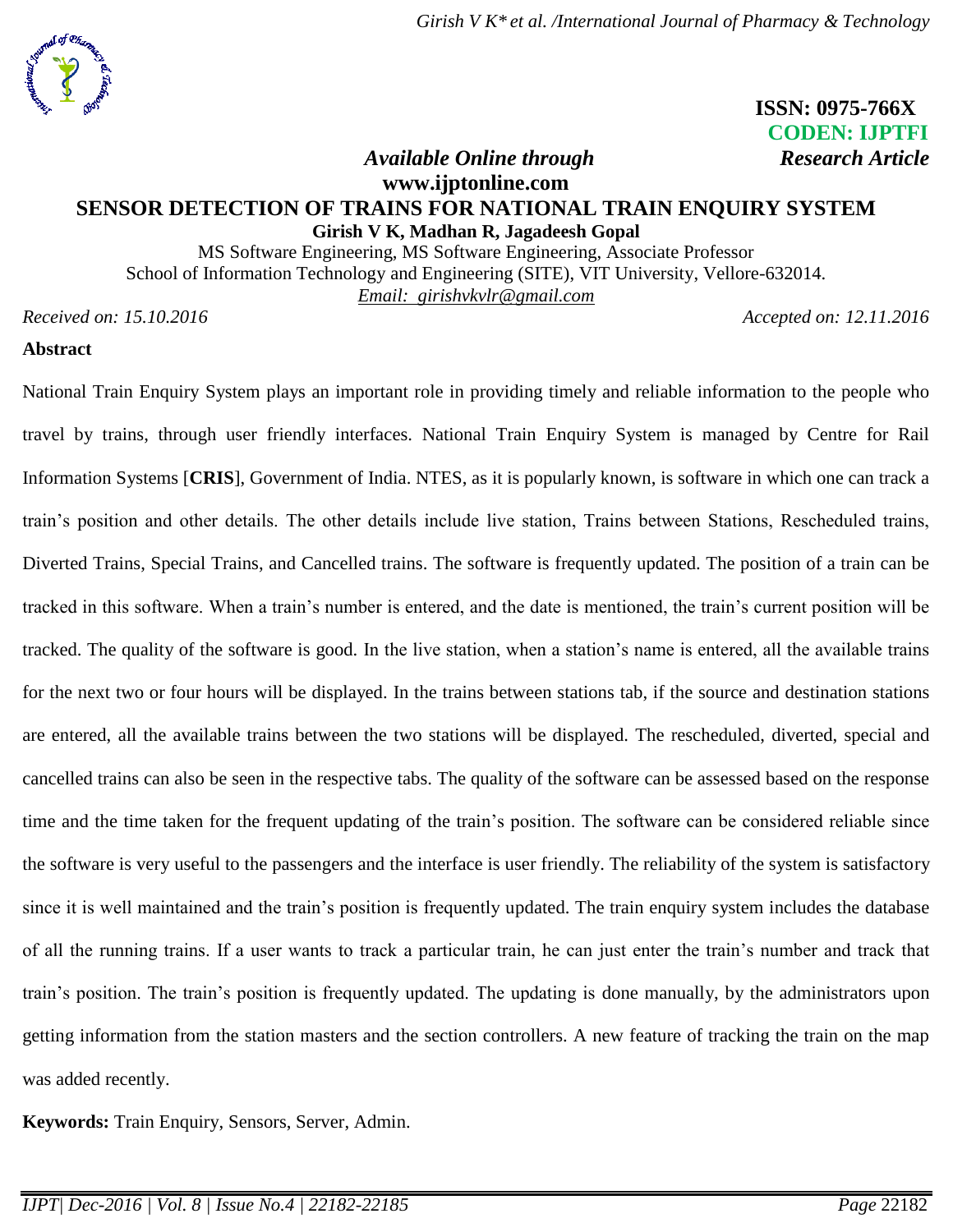### **Introduction**

The work plan of NTES is described below. The design, development, implementation and maintenance are done by Centre for Rail Information Systems. Control Office Application, assists the Section Controllers in planning and to track the position of trains in a section. The details are shared to this application, which in turn is made available to the user. The punctuality reports of trains are reported through Integrated Coach Management Systems, which is constantly receiving data from the Control Office Application. NTES depends mainly on the information provided by the station masters or the section controllers, after which the train position is updated. The position is frequently updated by the system administrators. When a train arrives, departs or crosses a particular station, that station master provides information about the train after which updates are made. Without information from the respective people, updating is not done. When information is not given properly or if there is miscommunication between the above mentioned people, there is a delay in updating the train's position. As a result the passengers who depend on the software have a chance of missing their train as proper position of the train is not updated. The delay in updating the train's position makes it difficult for the users, who in turn miss their train. This time lag must be overcome in some way or the other. If there is regular update of a train's position, i.e., for at least every 3 minutes, the problem can be overcome. The other details such as trains between stations, cancelled trains, diverted or rescheduled trains are also maintained in the same software. They are enclosed in separate tabs. If one wants to see the diverted or cancelled trains, if he clicks on the respected tab, the list of all the trains running throughout India will be displayed. There will also be press releases about the details of the cancelled or diverted trains in the websites of the respected Zonal Divisions. The quality and reliability of the National Train Enquiry System can be improved by making the updating system automatic. Currently the system is manually updated.

**Problems Related To the Existing System:** The first ever version which was released by the Centre for Rail Information System included the following. The version had a complete Indian map with all the existing train sections and routes. Whenever a person wanted to see a train's position, he had to go to that current route and see the train. Trains would be displayed as small arrows. When the cursor was place on those arrows, train details would be displayed. This was accurate and reliable. But the users didn't know where to see their train as all the trains running throughout India would be displayed. This made the system non-user friendly and as a result, many users did not use the system. The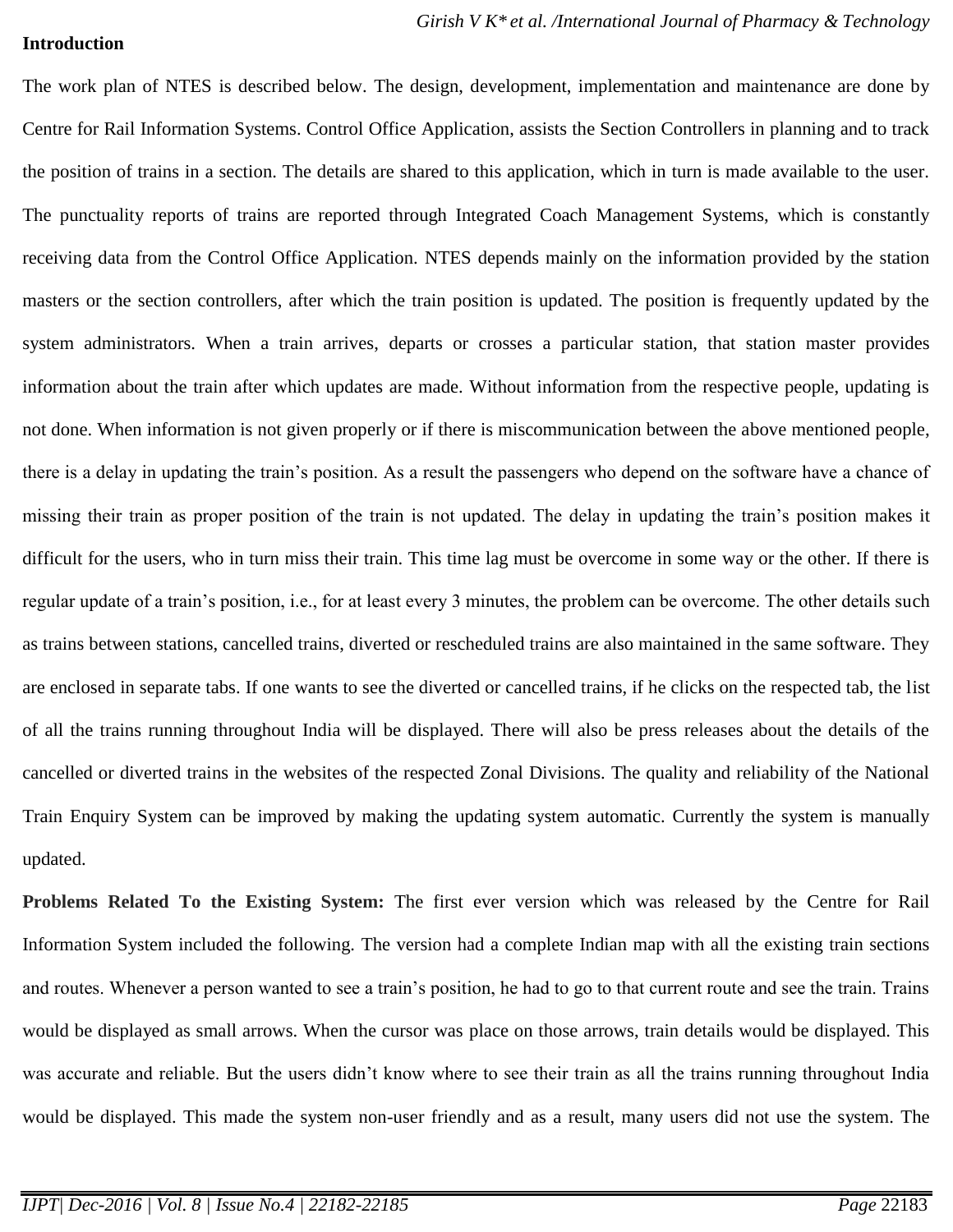*Girish V K\* et al. /International Journal of Pharmacy & Technology* system became a failure. Now, the existing system of NTES displays complete details of all the stations which the train has a halt and displays the current position of a train as a flickering arrow, displaying that the train has crossed or departed from the station. This was more reliable and accurate and it drew a more number of users. The system became more reliable and as a result, it became more successful system. Results were accurately published. However the delay in updating has caused a flutter among passengers.

**Proposed System:** Automating the system includes installation of sensors in the traction poles situated at every station and installation of sensors in trains. When the process of installing the sensors in trains and traction poles is completed, the sensors must be directly connected to the software so that when a train crosses a particular sensor placed near the station, it automatically senses data and sends it to the sever which handles the software. The server in turn, after receiving the data, automatically updates the train's position to the software. By following the above procedure, the delay in updating the position of the train's position to the software can be removed. So, if delay in updating is eradicated, the reliability of the software would be high and the software quality will increase. The proposed system will make the software more usable and maintainable. The updating of train's position will be quick and therefore it can be more dependable. So, if the proposed system is implemented, it will be easy for the user to track trains. The data transfer will be quick from the sensors to the server. Before a train leaves a station, the authorities must activate the sensor so that position of train can be tracked. The sensors should be placed near the tracks in such a way that it should be able to sense the sensor placed in a train. Even if the sensors position gets slightly altered, it will be difficult to sense. Proper measures have to be taken care of the sensors.

**Alternatives to the Existing System:** Though there might be a no alternatives suggested to the system, a viable alternative, in the case of server or system failure will be calling the respected stations, by dialing the toll free number. Once called, the train numbers when requested to the station master can be obtained and the train's position will be informed. Although, this is a quick process, not many numbers of users can be attended to. This results in waiting time to increase. Thereby, this method is not suggested. Thus, it is better to maintain system and servers properly such that this sort of problem is avoided.

**Conclusion:** Thus, the various aspects of the National Train Enquiry System have been discussed. The problems in the earlier versions resulted in improper updating as well as out of bounds errors. There were also problems with the